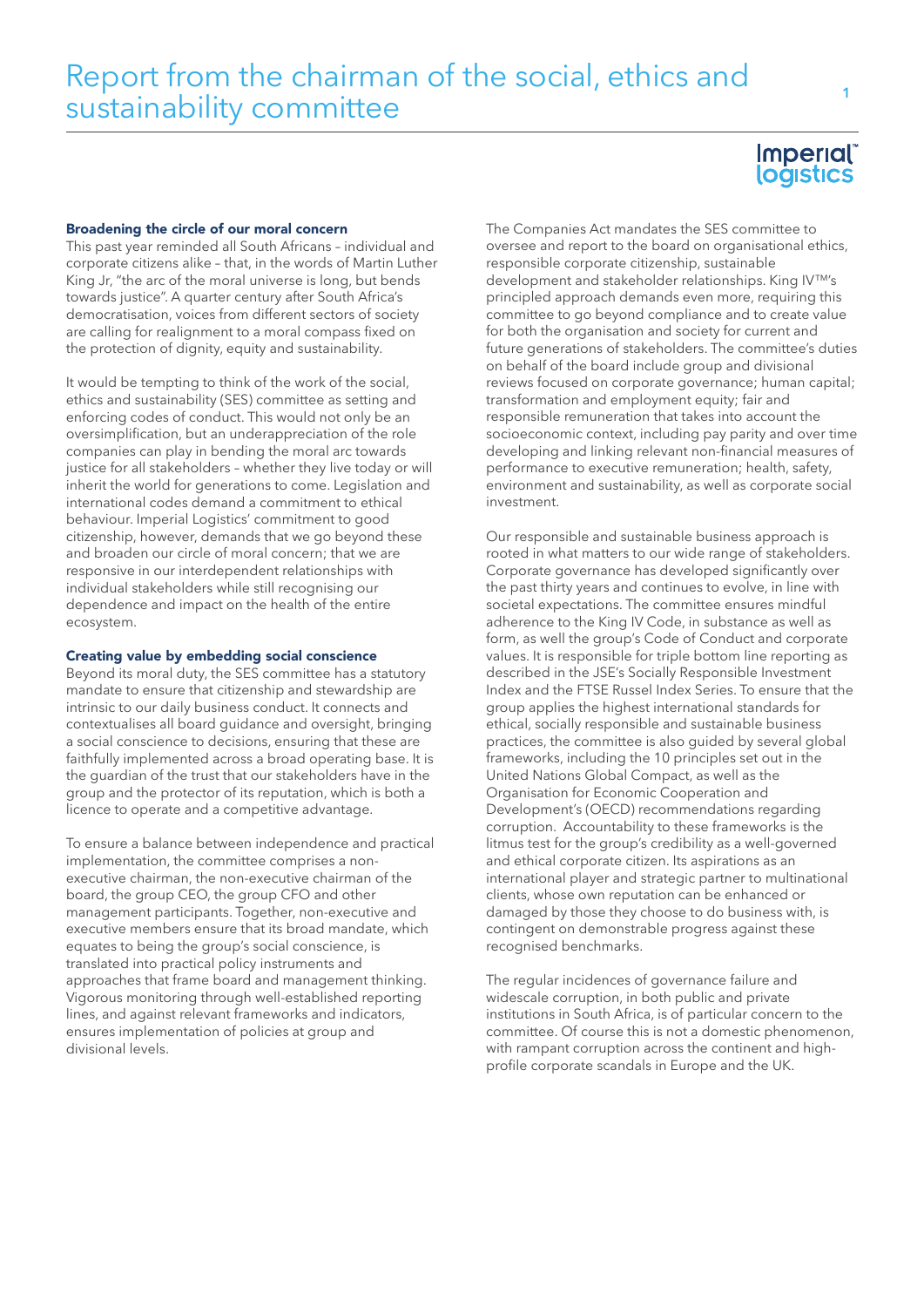# Report from the chairman of the social, ethics and sustainability committee continued

Wholesale company failures precipitated by ethical transgressions and abuse have highlighted the critical importance of ethical governance to business viability and sustainability. King IV recognises that ethical governance needs to do more than prevent malfeasance. It must create value by proactively instilling stakeholder trust and guarding legitimacy.

The group's commitment to ethical conduct without exception, enables it to acquire business in countries where regulation is underdeveloped and governance standards are inconsistent. It ensures that the group secures and renews business with high-quality clients and attracts high-calibre leaders and employees. The group's commitment to acting with uncompromising integrity begins with its leaders who set the correct tone from the top, and extends into its business practices, not only as a moral imperative but also a commercial one. Annually, we conduct group-wide awareness training on ethics in general and anti-bribery in particular, via online platforms. Our independent and anonymous whistle-blowing hotline and reporting protocol are entrenched and well understood across the group.

#### Bringing policy frameworks to life in the organisation

In line with the group's aspiration to become an employer of choice across our markets, the committee ensures that people policies and practices protect employees and serve our business strategies in an ethical and sustainable manner. This is underpinned by the group's remuneration principles, which aim to attract and retain talent, motivate people to achieve business plans and to conduct themselves according to our desired culture and align the goals of our shareholders and executives to enhance the value of the company.

The committee reviews and monitors the status of the group's human capital initiatives, accounts for compliance with legislation promoting employment equity, including broad-based black economic empowerment (B-BBEE) requirements and the Employment Equity Act. It ensures that the group complies with the terms of the International Labour Organisation's protocol and promotes the educational development of employees. In line with our commitment to measuring progress, certain short-term incentive measures for executive management have been adjusted to include performance conditions related to employment equity, skills development, growth in black management and talent management.

As a company headquartered in South Africa, transformation is a vital component of our reputation and licence to operate. We recognise that transformation is not just a moral imperative, but a pragmatic growth strategy that aims to realise the country's full economic potential. Our focus, in terms of B-BBEE, is to make a meaningful difference. We understand the value of diversity and an inclusive approach to drive sustainable business results, and that our progress in contributing to transformation in the industry and the economy also creates significant

# **Imperial** logistics

value for our stakeholders. Our transformation strategy aims to drive high-impact transformation initiatives that create business and societal value. We believe that innovation drives transformation and vice versa. We are therefore committed to remaining at the leading edge of transformation in our industry.

The closure of the consumer packaged goods (CPG) business in South Africa was a significant event during the year, which has been covered in detail elsewhere in our reporting. While this decision was, we believe, unavoidable given that CPG's business model had become unviable and uncompetitive, it was a difficult decision for the board and management. We feel a great responsibility towards all those involved and have been particularly cognisant of the impact of this decision on our people and clients. Throughout the process, the SES committee has joined other board committees in ensuring that the interests of our stakeholders were kept front of mind, both in managing the process and especially in finding the most viable and responsible outcome.

Safety is a standard requirement in client contracts, given the diversity of the products that the group manages. These range from fuel and chemicals (including hazardous substances) to food, alcohol and medication (including chronic medication like antiretrovirals). Transporting and warehousing these products requires robust safety controls to protect consumers and employees. The committee oversees that regulatory requirements, best practice and industry guidelines are followed in embedding product responsibility, safety practices and mindset in all group operations. Despite our best efforts, we are saddened to report two employee fatalities in South Africa during the year. We convey our sincere condolences to the families, friends and colleagues of Sibusiso Mhlongo and Patrick Ratyela. We remain committed to applying enhanced technological developments and the capabilities of our driver alert systems. However, the nature of our business means that road incidents are not always within our control, which can result in fluctuations in our safety metrics.

Occupational health and safety (OHS) management frameworks and systems align to relevant legislation in each country of operation. A network of safety committees and representatives, located at all operations, are tasked with ensuring that safety standards are implemented and areas for improvement are identified. OHS selfassessments are undertaken annually and conducted by internal safety specialists or external certified experts (with oversight from internal audit) to ensure that the group's policies, procedures and safety initiatives are relevant, adhere to legislation, and continue to meet client requirements and internal standards. All accidents and incidents are investigated whether or not they result in injury or occupational disease, to enable a clear understanding of unacceptable risk and the preventative measures needed. The findings of these audits and investigations are reported to the committee.